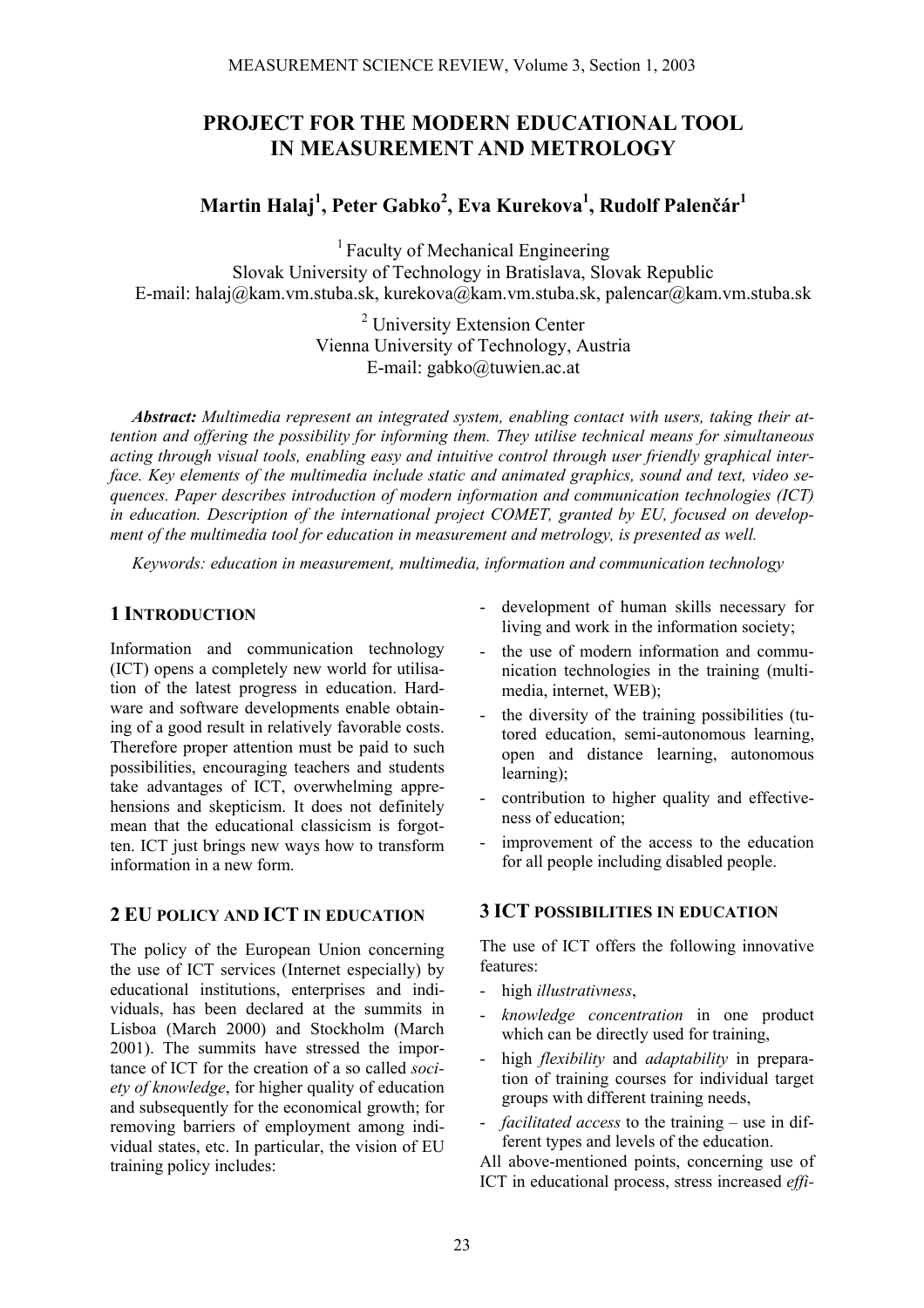|              | Institution                                     | Contact person       |
|--------------|-------------------------------------------------|----------------------|
| $\mathsf{A}$ | VUT, University Extension Centre                | Franz Reichl         |
| A            | VUT, Inst. of Production Technology             | Peter-Herbert Osanna |
| A            | Austrian Standards Institute                    | Joanna Gajdek        |
| D            | Steinbeis Transfer Centre                       | Dietrich Hofmann     |
| EL           | Western Greece and Epirus U.E.T.P.              | Marios Cassimatis    |
| F            | Institut Méditerranéen de la Qualité            | Antonio Mazzei       |
| NI           | University of Twente                            | Paul Regtien         |
| SK.          | Slovak University of Technology                 | Martin Halaj         |
| SK.          | Mega & Loman                                    | Ján Miklášik         |
| UK           | Whitestone Business Communications Jackie Grove |                      |

*ciency* of the training that has a real economical impact.

### **4 WHY TO USE ICT IN EDUCATION OF METROLOGY AND MEASUREMENT**

Metrology and measurement have a key position in the areas of science, research, production, testing and certification. While metrology is more a research science for highly specialised experts, its results together with the appropriate measurement equipment are widely used in the practical life. In modern industries, the costs of measurements represent up to 10-15% of the production costs. In Europe of today we measure and weight a cost equivalent to 6% of the combined gross national product.

Increasing precision of the measurement, more sophisticated methods and means, continuing research as well as the considerable amount of newly adopted EU normative documents lay high requirements on the qualification and skills of persons working in this area. Knowledge in metrology and measurement is necessary also for managers especially of small and medium size enterprises (SMEs) which don't employ their own metrologists. These managers should consider metrology and measurement in their technological decisions and innovation policy.

This resulted in an increased demand for training in the area of metrology and measurement. A needs analysis showed that the potential of the traditional approaches to vocational training in metrology and measurement has reached its limit performance and can not fully satisfy the actual and future requirements. The traditional

vocational training system in the area of measurement and metrology provides face-to-face training courses consisting of lectures, exercises and laboratory training. The teaching materials are in printed form, the use of information and communication technologies (ICT) in the training is rather low.

## **5 COMET PROJECT**

As everybody can imagine, multimedia development is longlasting and expansive matter. Therefore consortium of 10 institution has submitted a proposal for the international pro-

ject entitled *Computer Aided Training in Measurement and Metrology* (COMET) within the Leonardo da Vinci framework. The acceptation of the project was confirmed in summer 2001 and the official starting date was November 1, 2001. Project lasting is planned for 36 months, finishing in November 2004.

The specific aim of the project is to develop and disseminate a *multimedia training package for vocational training in the area of metrology and measurement*. The purpose of this multimedia package is to improve the quality and efficiency of the vocational training in the above mentioned area, to facilitate the access to this training as well as to contribute to wider use of information and communication technologies in vocational training.

The complete product will consist of:

- multimedia courseware including lectures, exercises, tests, and supporting modules (calculation tools, dictionary), all in hypertext form, supported by graphics (including fullcolor static figures, two- and threedimensional computer animations, video sequences). This multimedia courseware will be available on WEB-site as well as on CD-ROM,
- *supporting teaching materials* in printed form (including textbook, working sheets for lectures and exercises, tables, tests, dictionary, etc.);

The package developed should be used in different types and levels of education – in face-toface education, open and distance learning,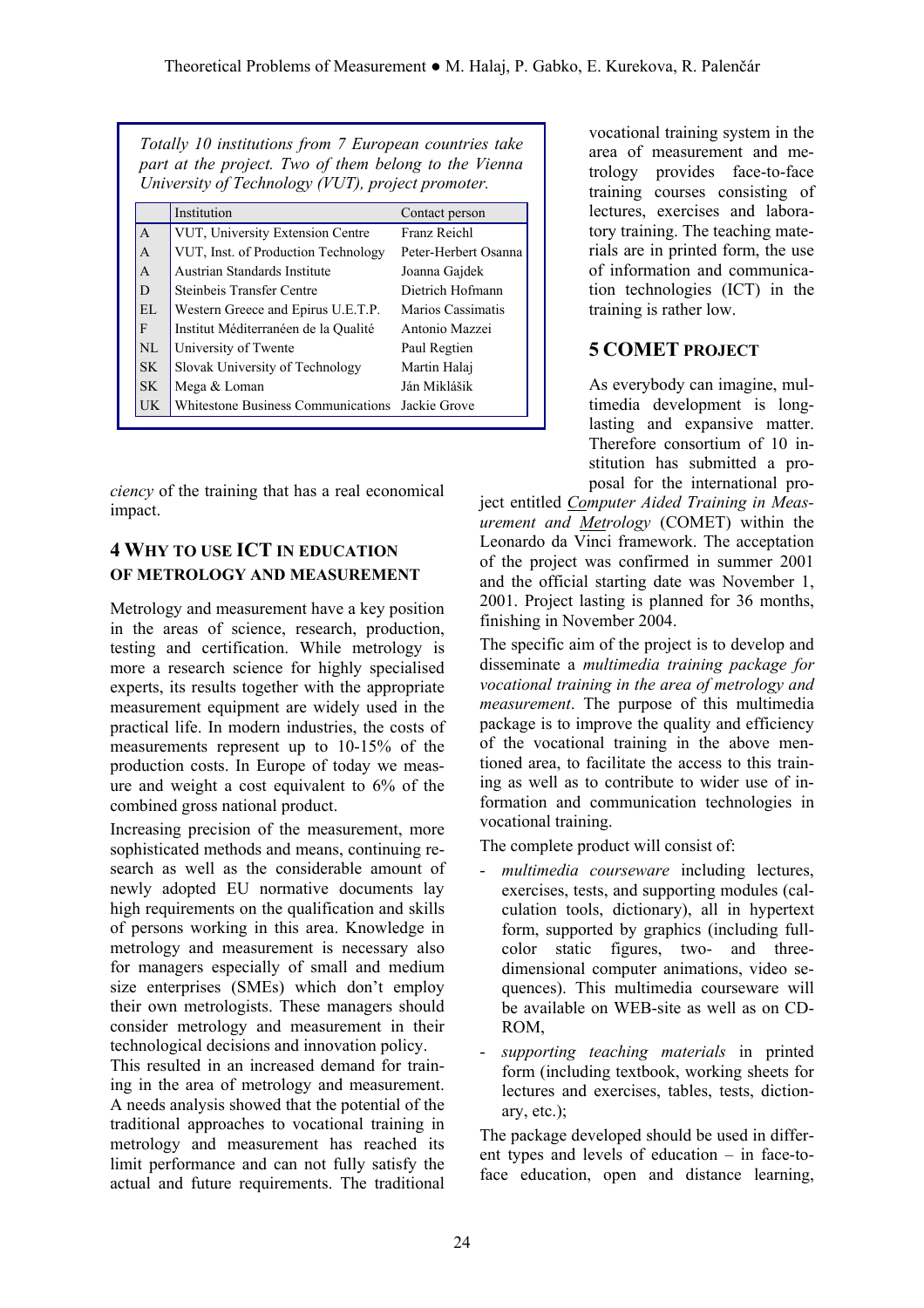| Work package             |                          | Module         |                                 |
|--------------------------|--------------------------|----------------|---------------------------------|
| $\mathbf{1}$             | General introduction     | 1              | history of metrology and meas.  |
|                          |                          | $\overline{2}$ | quantities and units            |
|                          |                          | 3              | measuring principles            |
|                          |                          | 4              | measuring instruments           |
| $\overline{2}$           | Meas, instr. and devices | 5              | physical principles of meas.    |
|                          |                          | 6              | design and man. of meas. instr. |
|                          |                          | 7              | image and signal processing     |
| 3                        | Measurement I            | 8              | temperature                     |
|                          |                          | 9              | pressure                        |
|                          |                          | 10             | flow and flow rate              |
| $\overline{\mathcal{A}}$ | Measurement II           | 11             | material level                  |
|                          |                          | 12             | length, position, dimension     |
| 5                        | Measurement III          | 13             | roughness                       |
|                          |                          | 14             | geometrical properties          |
| 6                        | Measurement IV           | 15             | angle                           |
|                          |                          | 16             | frequency of rotation           |
|                          |                          | 17             | humidity                        |
| $\overline{7}$           | Measurement V            | 18             | force                           |
|                          |                          | 19             | mass                            |
|                          |                          | 20             | torque                          |
|                          |                          | 21             | power                           |
| 8                        | Measurement VI           | 22             | voltage                         |
|                          |                          | 23             | current                         |
|                          |                          | 24             | resistance                      |
| 9                        | Utilis. of measured data | 25             | experiment design               |
|                          |                          | 26             | models of measurement           |
|                          |                          | 27             | uncertainty in measurement      |
|                          |                          | 28             | measurement process control     |
| 10                       | Legislative aspects      | 29             | international organisations     |
|                          |                          | 30             | metrological systems            |
|                          |                          | 31             | accreditation and certification |

WEB-based learning, individual learning. This will create very good conditions also for the training of disabled people, and of course, ensures equal chances of women for the vocational training.

In order to ensure a wide use of the multimedia training package, it will cover the most frequent topics of metrology and measurement. Wide use of the developed multimedia training package will be supported by its modular structure providing information in three levels (basic, advanced, expert) as well as by its development in 4 languages - German, French, English and Slovak. As the multimedia training package should

be a unique product in the area of metrology and measurement, a big interest of the market is expected.

The primary target group of the project includes staff working in the metrological laboratories of industrial enterprises, calibration and testing laboratories. In addition, it is expected that the developed multimedia training package will be widely used also for the training of managers especially of SMEs, testing and calibration laboratories as well of students in the initial vocational training. The development of the multimedia training package in English, German, French and Slovak versions will enable its direct use in local languages of many European countries.

Area of metrology and measurement is very wide and rich. Therefore only certain tasks have been selected. The whole content is organised and developed in modules. Modules are arranged in work packages for sake of clarity. Totally 31 modules should be developed, organised in 10 work packages.

The development of the multimedia training package runs in three basic parallel lines: development of multimedia shell, development of expert content including supporting

teaching materials (exercises, electronic tests. etc.) and development of relevant graphical elements.

The quality management of the project is based on three main principles:

- involvement of leading experts in the project,
- efficient management,
- continuous evaluation, testing, and corrective actions.

The project consortium has been formed with respect to the different types of tasks to be performed within the project. Therefore, the con-